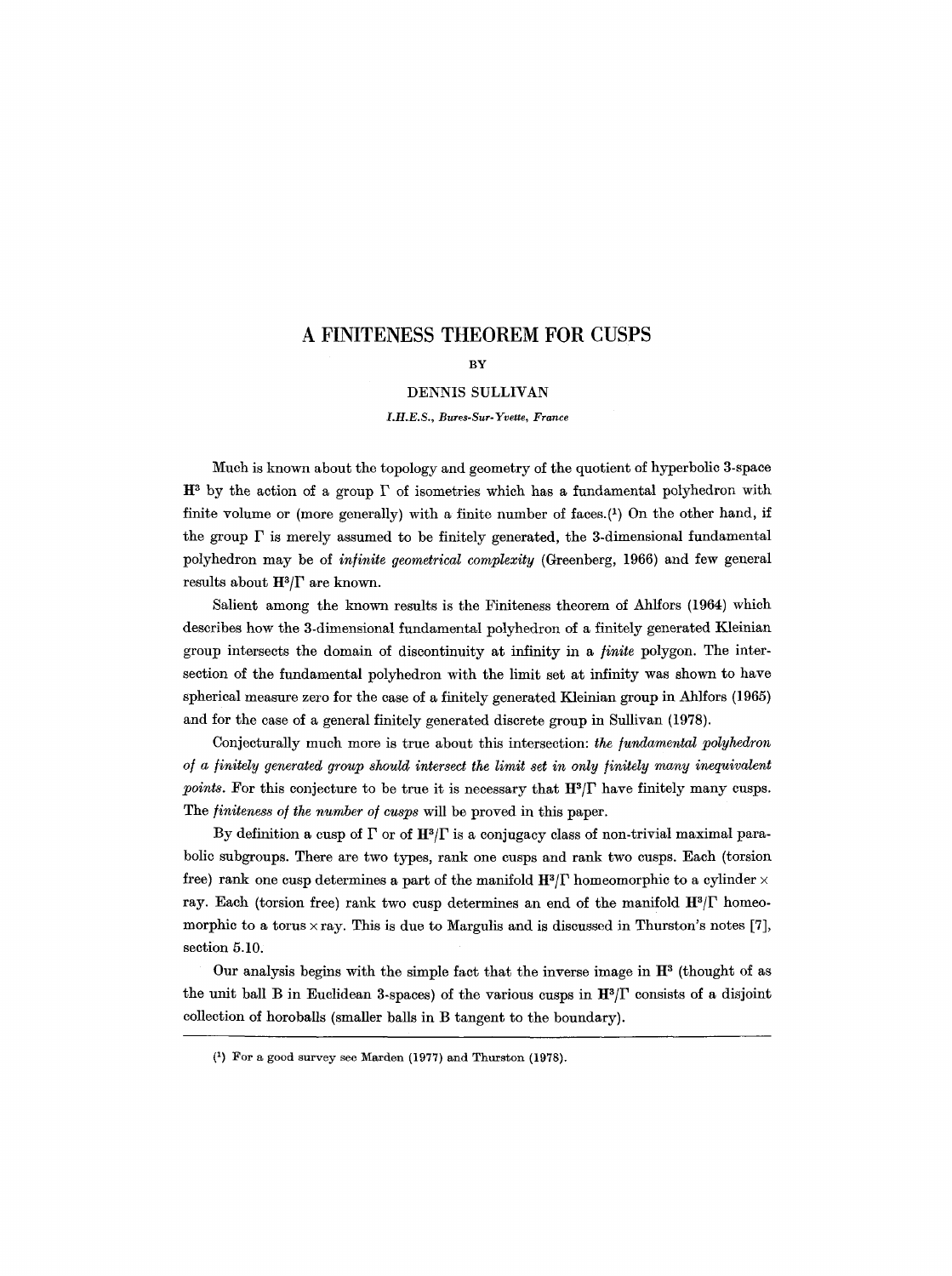

We follow Ahlfors [2] and construct Borel series  $\sum a_n(z-b_n)^{-1}$  where  $b_n$  is the base of the *n*th horoball (after stereographic projection of the  $\partial B$  to C) and  $a_n$  is a complex number whose size in the Kleinian case (Part I) is the volume of the horoball. These Borel series are used to determine crossed homomorphisms of  $\Gamma$  into fourth degree polynomials and  $\Gamma$ invariant automorphic forms of degree  $-2$ .

These objects are treated using the finite generation of  $\Gamma$ , the Ahlfors finiteness theorem [1], the tangent ergodic theorem in Sullivan [6], and an elementary packing estimate for disjoint spheres resting on a plane, Proposition 2.

We arrive at the following restriction on the number of cusps. Let  $\Gamma$  be a discrete group of isometries of  $H<sup>3</sup>$  with N generators.

THEOREM (finiteness of cusps). The number  $N_c$  of cusps of  $\Gamma$  is finite and satisfies  $N_c \le 5N-4$ .

*Acknowledgement.* The paper was directly inspired by a conversation with Fernando C. Rocha about the proof that  $\mathbf{H}^3/\Gamma$  has only finitely many topological ends ( $\Gamma$  finitely generated, see Addendum).

Also hidden behind the construction of  $\psi_{\alpha}(\xi)$  (Part II) is an interpretation of Ahlfors calculation [2] in terms of holomorphic quadratic vector fields which arose from a conversation with Bill Thurston.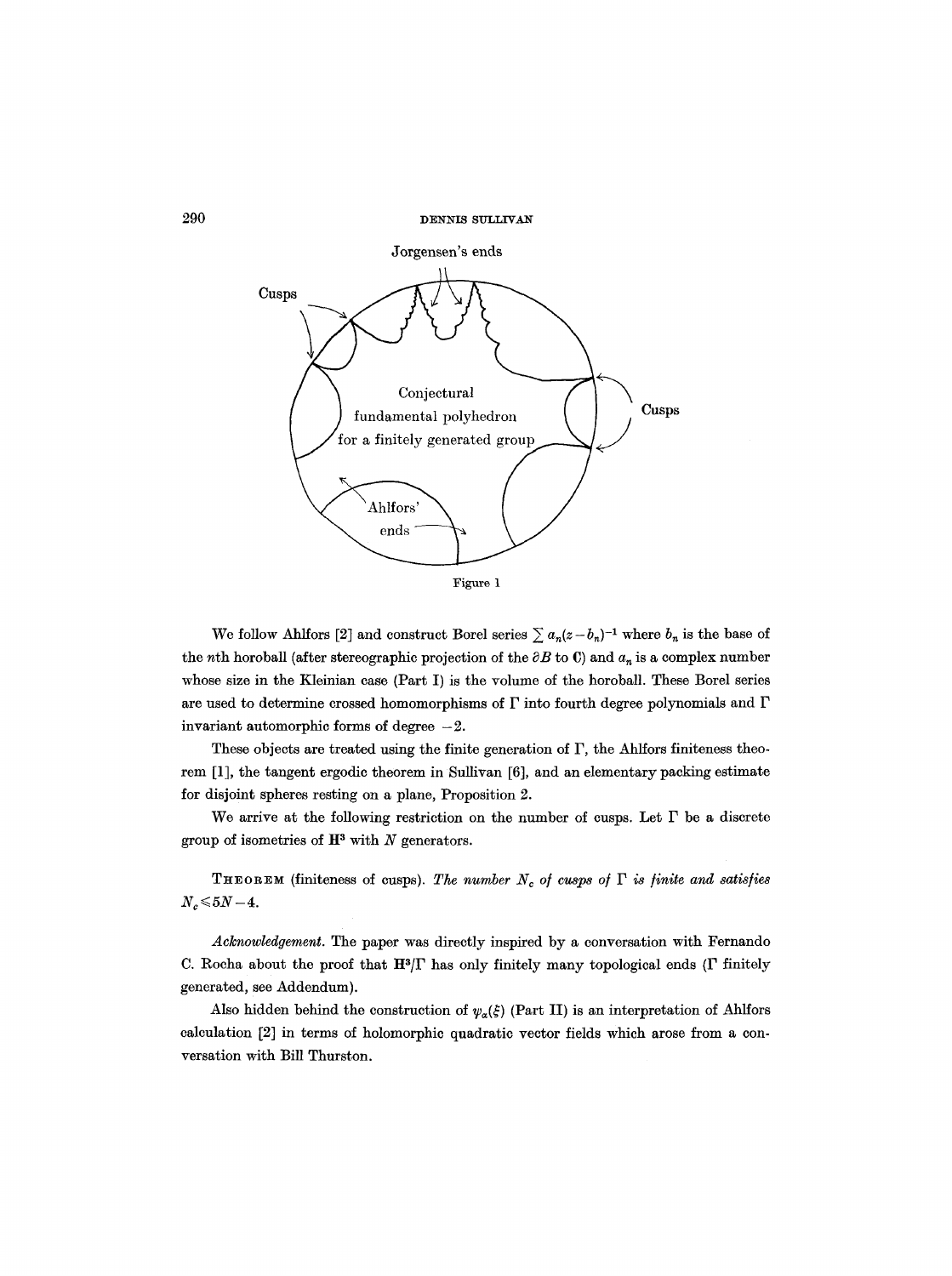#### A FINITENESS THEOREM FOR CUSPS 291

Finally, the reader of Ahlfors [2] will realize the great debt owed to the argument of page 11 there. This argument has intrigued me for some time.

*Added* (February 1981). After writing this paper I received an announcement of Bill Abikoff in which he describes a sharper inequality (the 5 becomes a 3) vahd under a topological regularity condition on the three manifold. Abikoff's proof is based on topological work of Scott and the geometrical work of Thurston.

#### **Demonstration of the theorem**

We represent  $\mathbf{H}^3$  as the unit ball B in Euclidean 3-space and write  $\|\gamma'\xi\|$  for the linear distortion of the Euclidean metric by  $\gamma \in \Gamma$  at  $\xi \in S^2 = \partial B$ . By the Margulis decomposition of an arbitrary hyperbolic manifold  $M$  each cusp ( $\equiv$ conjugacy class of maximal parabolic subgroups) determines a certain region in  $M$  which lifts to a family of disjoint horoballs in hyperbolic space. Furthermore these famihes are disjoint for the different cusps. (See Thurston [7], section 5.10.) We may suppose that the center of the ball  $B$  lies outside all the horoballs ([7], section 5.10).



If  $z_{\alpha}$  in  $S^2$  represents one cusp stabilized by the parabolic group  $P_{\alpha}$ , let  $\Gamma_{\alpha}$  denote the coset space  $\Gamma/P_\alpha$ . Note that  $\|\gamma'(z_\alpha)\|$  only depends on the coset of  $\gamma$  in  $\Gamma_\alpha$ .

PROPOSITION 1.  $\sum_{\Gamma_{\alpha}} ||\gamma'(z_{\alpha})||^3 < \infty$ .

*Proof.* The Euclidean volumes of the horoballs at  $z_{\alpha}$  and  $\gamma z_{\alpha}$  are in the ratio  $\|\gamma'z_{\alpha}\|^3$ (up to a universal factor). Since all these horoballs are *disjoint,* the sum of their volumes is finite. These horoballs are labeled by  $\Gamma_{\alpha}$  so the series converges.  $Q.E.D.$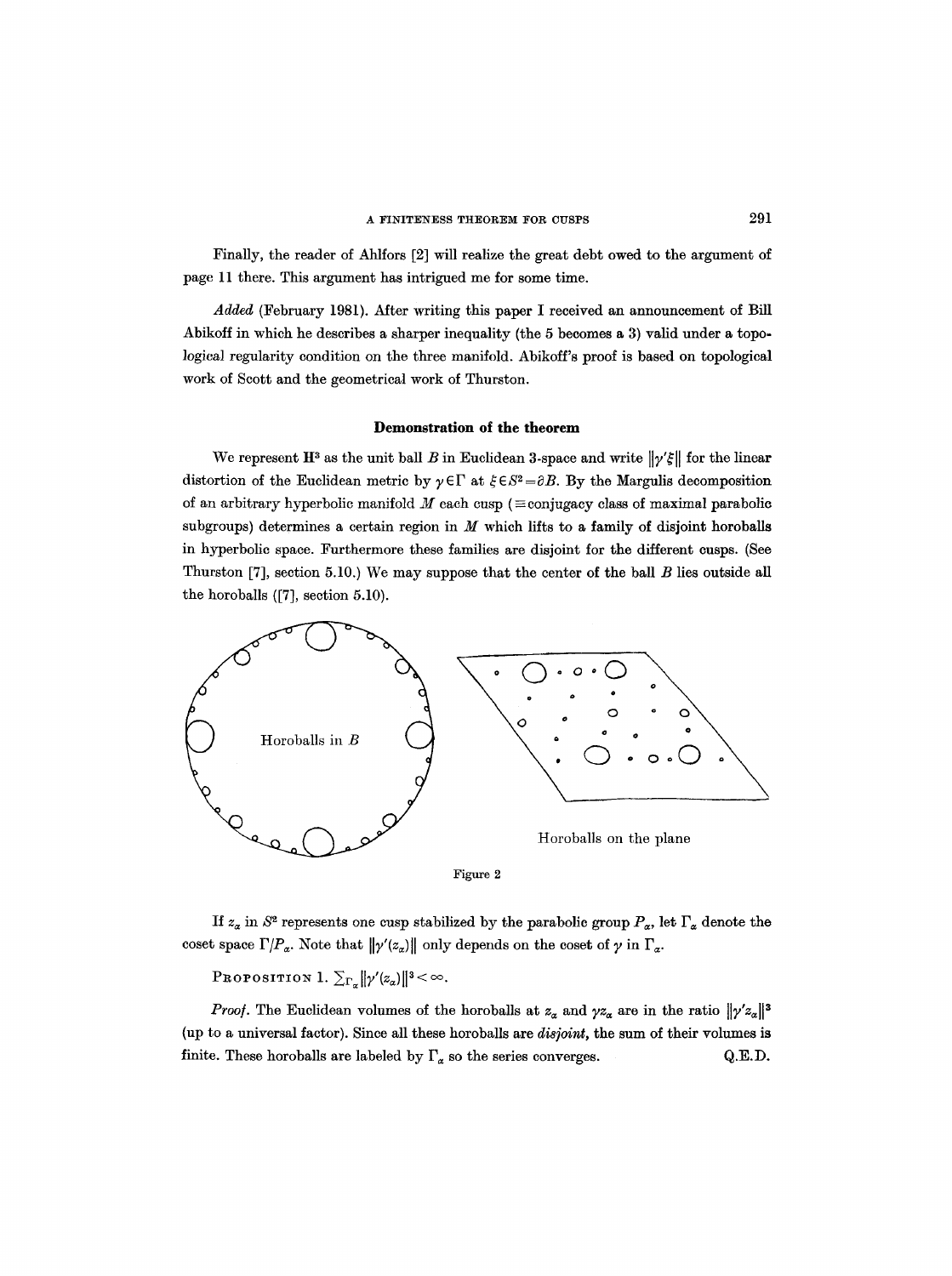#### 292 DENNIS SULLIVAN

Now we want an estimate about how close the disjoint horoballs can pack around the base of a given one,  $B_0$ . Let  $V(n)$  denote the volume of those horoballs which are based at points whose distance from the base of  $B_0$  lies between  $1/(n+1)$  and  $1/n$ .

**PROPOSITION 2. There is a constant c and an integer**  $N_0$  **depending on the radius of**  $B_0$ *so that*  $V(n) \le c/n^5$  for  $n > N_0$ .

*Proo/.* 



Any such ball for *n* sufficiently large has radius  $\leq c_0/n^2$ . The total available volume under  $B_0$  is that of a circular solid ring like region whose width is no more than  $(1/n 1/(n+1)+2c_0/n^2$  and whose height is no more than  $(1/n+c_0/n^2)^2$ . Since each of these has order  $1/n^2$ , and the circumference of the ring has order  $1/n$ , this volume is less than  $c/n^5$ and the proposition is proved.

We transform the group by stereographie projection to the complex plane. In the Kleinian case (=the domain of discontinuity in  $S^2$ ,  $D_{\Gamma} \neq \emptyset$ ) we assume  $\infty$  corresponds to a point of  $D_{\Gamma}$ .

*Part I* (The Kleinian case,  $D_{\Gamma} \neq \emptyset$ ). We now follow the calculation of Ahlfors [2] for Kleinian groups, and then show how it may be extended to the case of discrete non-Kleinian groups. Let  $\gamma'z$  denote the complex derivative of  $z \mapsto \gamma z$ . The first step of the proof is to form the Borel series

$$
\varphi_{\alpha}(\xi) = \sum_{\Gamma_{\alpha}} \frac{(\gamma'(z_{\alpha}))^3}{\gamma z_{\alpha} - \xi}
$$

where  $\Gamma_{\alpha}$  as before is the coset space of the parabolic group fixing  $z_{\alpha}$ .

PROPOSITION 3. *If*  $\sum_{n} |a_n| < \infty$ , then the series

$$
\sum_{n}\frac{a_n}{b_n-z}
$$

*converges a.e. in C. On every compact disk the series converges in*  $L^1$ *. If the limit function equals zero a.e. and the*  $b_n$  *are distinct then all the*  $a_n$  *are zero.*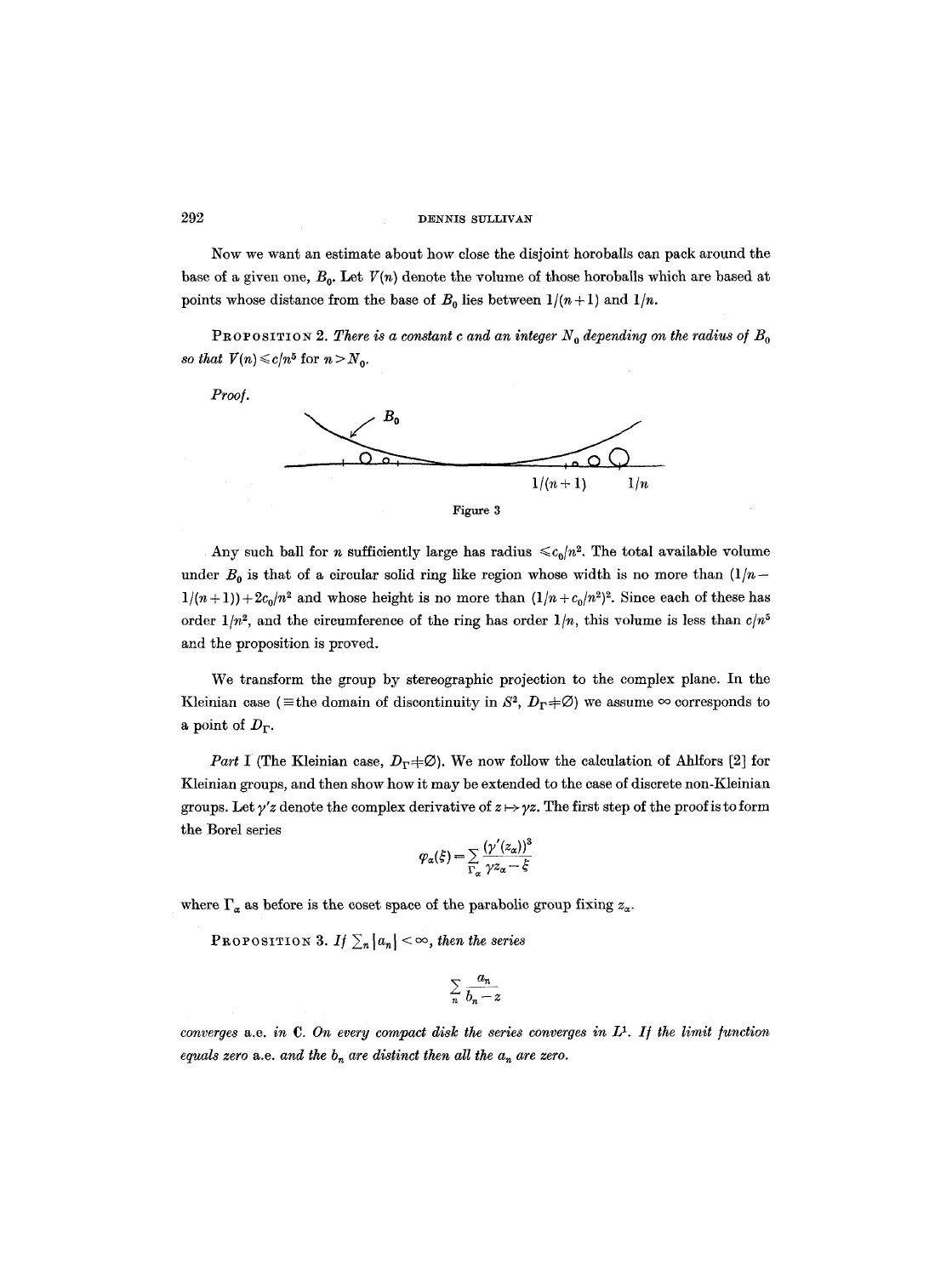*Proof.* The first part follows from the proof of the second. Since the integral of  $|a|(z-b)$  over a fixed disk is less than a constant times  $|a|$ , the L<sup>1</sup> convergence of  $\sum |a_n/(b_n-z)|$  is clear. Then by monotone convergence we have absolute convergence a.e. If  $\delta(x)$  denotes the unit dirac mass at x, in the sense of distributions,

$$
\frac{\partial}{\partial \bar{z}}\left(\frac{a}{z-b}\right) = a\delta(b).
$$

Applying dominated convergence yields

$$
\frac{\partial}{\partial \bar{z}}\left(\sum_{n=1}^{\infty}\frac{a_n}{z-b_n}\right)=\sum_{n=1}^{\infty}a_n\,\delta(b_n)
$$

in the sense of distributions. This proves the  $a_n$  are all zero if  $\sum_{n} a_n/(z-b_n)$  equals zero a.e. and the  $b_n$  are distinct.(1)  $Q.E.D.$ 

COROLLARY. The series for  $\varphi_a(\xi)$  converges a.e., and in  $L^1$  of every compact disk  $\{|z| \leq R\}.$ 

*Proof.* Stereographic projection has bounded distortion in the compact limit set so the absolute convergence of  $\sum_{\Gamma_{\alpha}} (\gamma' z_{\alpha})^3$  follows from Proposition 1. Then the corollary follows from Proposition 3. Q.E.D.

The *second step of* Ahlfors argument [2] is to consider the difference (or coboundary)

$$
\Delta_{\eta}^{z}(\xi) = \varphi_{\alpha}(\eta\xi) \frac{1}{(\eta'\xi)^{2}} - \varphi_{\alpha}(\xi) = \frac{1}{(\eta'\xi)^{2}} \sum_{\Gamma_{\alpha}} \frac{(\gamma'z_{\alpha})^{3}}{(\gamma z_{\alpha} - \eta\xi)} - \sum_{\Gamma_{\alpha}} \frac{(\gamma'z_{\alpha})^{3}}{\gamma z_{\alpha} - \xi}
$$

$$
= \sum_{\Gamma_{\alpha}} \left( \frac{1}{(\eta'\xi)^{2}} \frac{(\gamma'z_{\alpha})^{3}}{\gamma z_{\alpha} - \eta\xi} - \frac{((\eta^{-1}\gamma)'(z_{\alpha}))^{3}}{(\eta^{-1}\gamma z_{\alpha} - \xi)} \right).
$$

PROPOSITION 4. For each  $\eta \in \Gamma$ ,  $\Delta_{\eta}^{\alpha}(\xi)$  agrees a.e. with a polynomial in  $\xi$  of degree  $\leq 4$ .

*Proof.* Since  $a(b-\eta\xi)^{-1}$  has a pole at  $\xi=\eta^{-1}b$  with residue  $-a/\eta'(\eta^{-1}b)$  we see the term in the parenthesis has a pole at  $\eta^{-1}\gamma(z_\alpha)$  with zero residue, namely,

$$
[(\gamma' z_{\alpha})^3/(\eta'(\eta^{-1}\gamma(z_{\alpha}))^2\eta'(\eta^{-1}\eta'(\eta^{-1}\gamma z_{\alpha})] - [(\eta^{-1}\gamma)'(z_{\alpha})]^3].
$$

Thus the  $\partial/\partial \bar{z}$  distributional derivative of  $\Delta_n^{\alpha}(\xi)$  is zero. Since  $1/(\eta'(\xi))^2 = (c\xi + d)^4$  and  $\varphi_{\alpha}(\xi) = O(1/|\xi|)$  near  $\infty$ ,  $\Delta_{\eta}^{\alpha}(\xi)$  is  $O(\xi^4)$  near infinity. Since  $\Delta_{\eta}^{\alpha}(\xi)$  is holomorphic it must be a polynomial in  $\xi$  of degree  $\leq 4$ .<br>Q.E.D.

<sup>(1)</sup> Ahlfors [2] could appeal to Denjoy's theorem for this uniqueness. This requires  $\sum |a_n||\log a_n| < \infty$ which causes a difficulty for us in case the limit set is all of  $S<sup>2</sup>$ .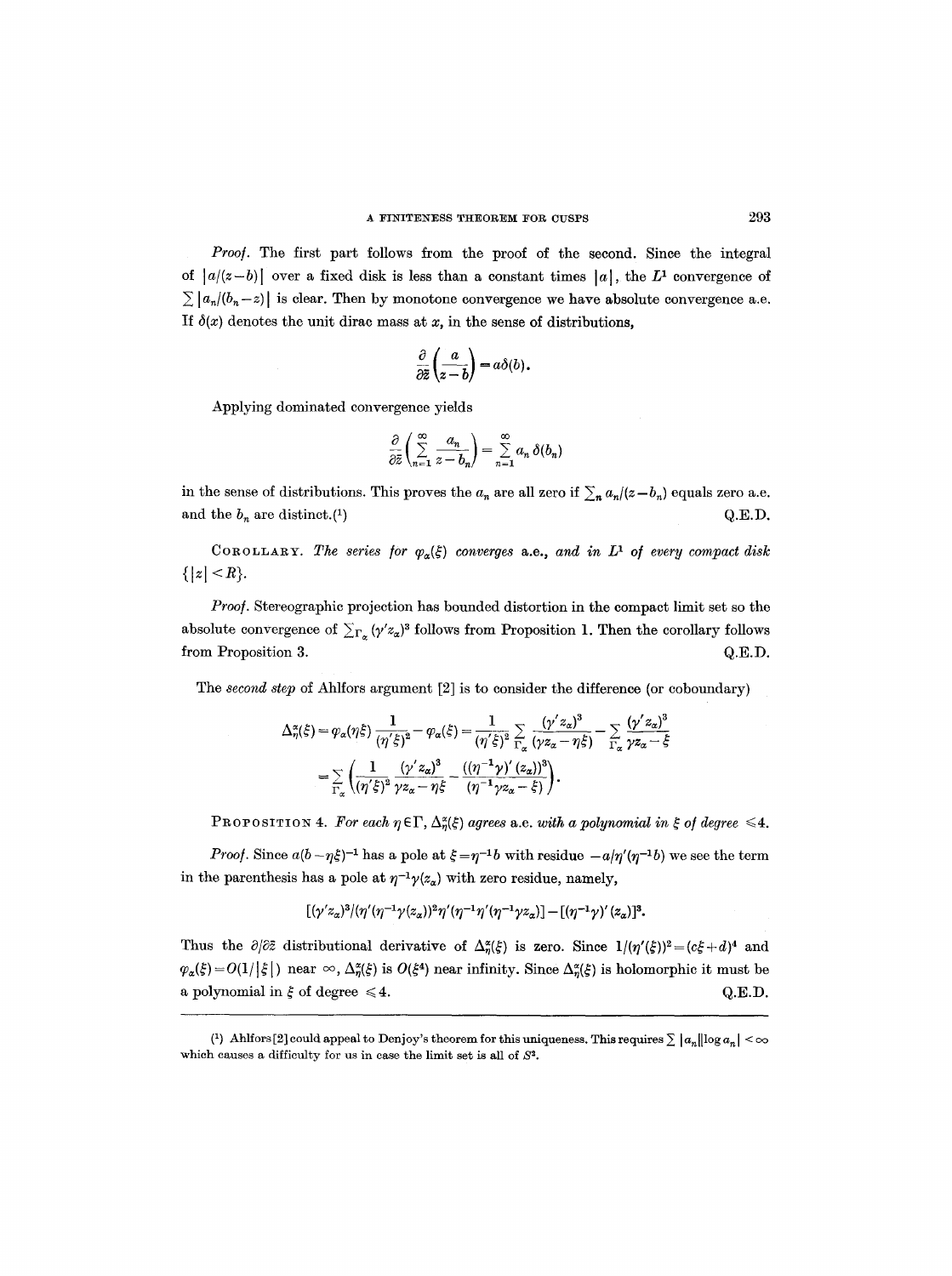#### 294 DENNIS SULLIVAN

Ahlfors *third step* is to interpret  $\eta \mapsto \Delta_n^{\omega}(\xi)$  as a crossed homomorphism from  $\Gamma$  into the vector space  $P_4$  of 4th degree polynomials. Namely  $\Gamma$  acts on  $P_4$  by  $p(\xi) \mapsto (p(\xi))^{\gamma} =$  $p(y\xi)/(y'\xi)^2$ . The expression for  $\Delta_n^{\alpha}$  is formally the coboundary of  $\varphi_{\alpha}$  and so satisfies the cocycle or crossed homomorphism condition  $\Delta^{\alpha}_{nr} = \Delta^{\alpha}_{n} + (\Delta^{\alpha}_{r})^n$ .

Since crossed homomorphisms are determined by the values on generators, the dimension of the space of all such is  $\leq 5N$  if  $\Gamma$  is generated by N elements. Thus we have

PROPOSITION 5. If a *Kleinian group has N generators and more than* 5N cusps  $z_1, z_2, ..., z_\alpha, ..., a$  non-trivial linear combination  $\varphi = \sum_{i=1}^k c_i \varphi_\alpha$  satisfies, for all  $\gamma \in \Gamma$ ,  $\varphi(\gamma \xi) / (\gamma' \xi)^2$  =  $\varphi(\xi)$  a.e.

Now we show the set of  $\varphi$  satisfying  $\varphi(\gamma\xi)/(\gamma'\xi)^2 = \varphi(\xi), \gamma \in \Gamma$ , is limited.

**PROPOSITION 6. Let**  $\Gamma$  **be any finitely generated discrete group of hyperbolic isometries,** *and let q~ be any complex valued measurable/unction de/ined* a.e. *on the limit set which saris. fies*  $\varphi(\gamma \xi)/(\gamma' \xi)^d = \varphi(\xi), \gamma \in \Gamma$  (for any integer  $d \neq 0$ ). Then  $\varphi$  vanishes a.e. on the limit set.

*Proo].* Actually we wilI prove a stronger assertion. By first taking absolute values and then taking arguments we obtain two systems of equations. Each of these systems is contradictory.

The absolute value equations are impossible for any positive real  $d$ . For if we have a solution  $|\varphi|$  let  $\psi(\xi) = |\varphi(\xi)|^{-2/d}$ . Then  $\psi(\gamma\xi)|\gamma'\xi|^2 = \psi(\xi)$  or in other words, the measure  $\psi(\xi)$  / (Lebesgue measure) is invariant by  $\Gamma$ . This contradicts section VI of [4] which asserts there is no  $\sigma$ -finite measure on the limit set which is  $\Gamma$  invariant and absolutely continuous with respect to Lebesgue measure.

The argument equations are also impossible. Define a d-ray to be d-symmetrical rays at a point. Extend the argument of  $\varphi$  at each point to a field of d-rays. The argument equation

$$
\arg \varphi(\gamma\xi) + d \arg (\gamma'z) = \arg \varphi(\xi) \pmod{2\pi}
$$

implies the field of  $d$ -rays is  $\Gamma$  invariant. Such a field is impossible for any integer  $d$  by the second corollary, section VI of [6].

*Remarks.* (1) The argument of [6] only require that  $\Gamma$  be any discrete group so that the action on the limit set has no fundamental set of positive measure. Thus Proposition 6 is valid in this more general case.

(2) The appeal to [6] could be avoided here in the Kleinian case by using an argument like Ahlfors [2] to bound the dimension of the space of solutions.

To study  $\varphi$  on the domain of discontinuity  $D_{\Gamma}$  we have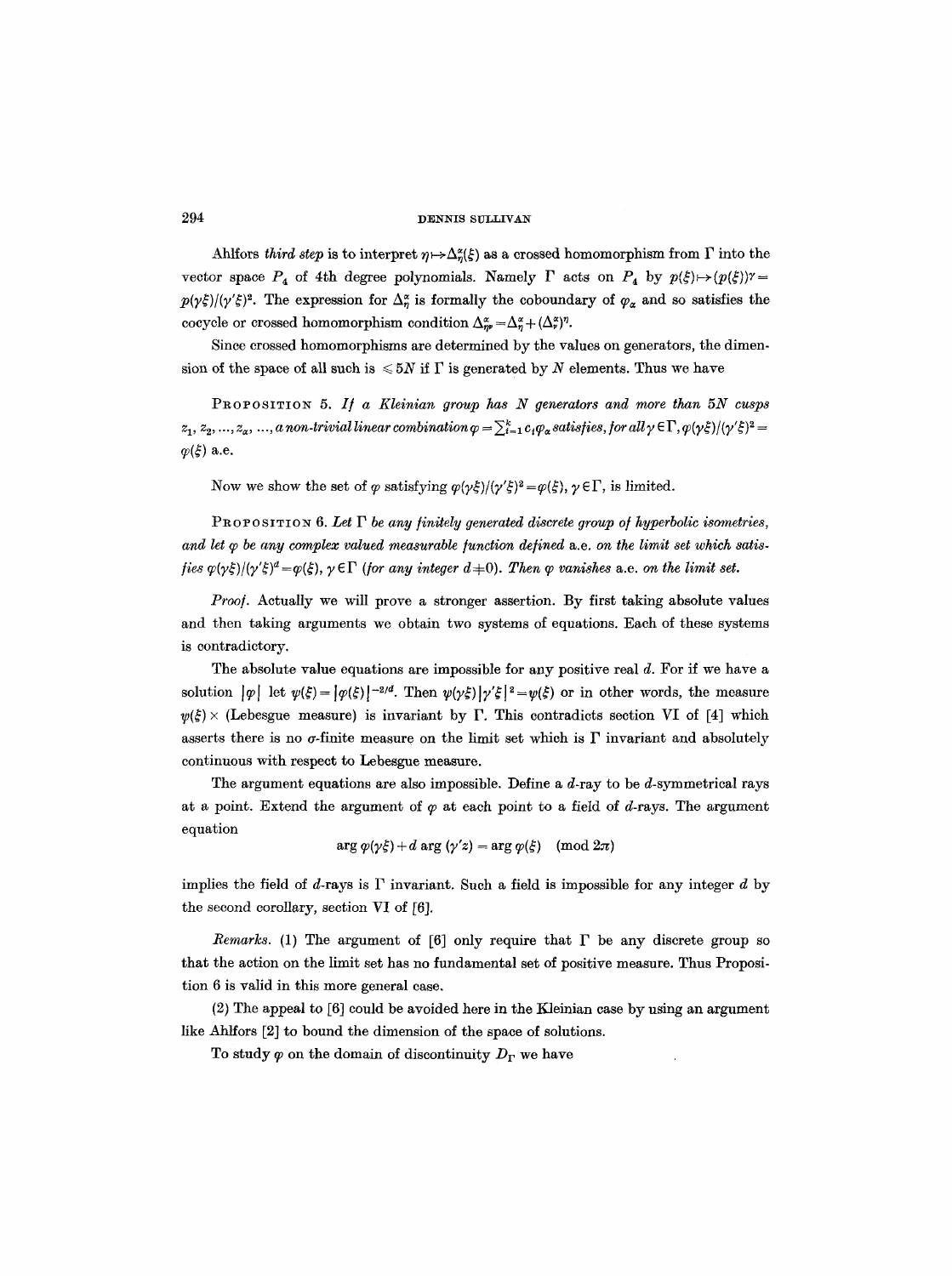PROPOSITION 7. The Borel series  $\varphi_a(\xi)$  are holomorphic in the domain of discontinuity  $D_{\Gamma}$ .

*Proof.* The poles are in the limit set and the convergence is uniform on compact subsets of the domain of discontinuity.

PROPOSITION 8. If  $D_{\Gamma}/\Gamma$  is compact any holomorphic function  $\varphi$  on  $D_{\Gamma}$  satisfying  $-\frac{\varphi(\gamma\xi)}{(\gamma'\xi)^2}=\varphi(\xi), \gamma \in \Gamma$ , *must be identically zero on D*<sub> $\Gamma$ </sub>.

*Proof* (well-known). Such a  $\varphi$  determines a holomorphic cross section of the square of the tangent line bundle. (If there are elliptic elements we pass to a finite branched cover.) Since the Euler class of this bundle is negative the cross section must be zero, for otherwise the intersection with the zero section would be  $\geq 0$ . Q.E.D.

Now we consider the case when  $D_{\Gamma}/\Gamma$  has punctures. Let c denote a parabolic cusp associated to one of these punctures. Choose a disk D tangent at c lying in  $D_{\Gamma}$  so that the parabolic group fixing c stabilizes  $D$  and so that the further images by elements of  $\Gamma$  are disjoint.



Such a disk is constructed by lifting a neighborhood of the cusp in  $D_{\Gamma}/\Gamma$ . We consider the growth of  $\varphi_{\alpha}(\xi)$  along the radius r from the center of D to c.

PROPOSITION 9. *Along the radius r of D approaching c (thought of as the origin of*  $\vert \xi\text{-plane} \rangle \, \big\vert \varphi_\alpha(\xi) \big\vert \leq C/\vert \xi \vert$ .

*Proof.* At a point x of distance d from c all the poles of  $\varphi_{\alpha}(\xi)$  are at least distance d from x because they lie outside D. Thus the absolute value of  $\varphi_{\alpha}(\xi)$  is no more than  $1/d \times$ (total mass of the poles)  $\leq$  constant/d.  $Q.E.D.$ 

So consider linear combinations of the  $\varphi_{\alpha}(\xi)$  satisfying  $\varphi(\gamma \xi)/\gamma'(\xi)^2 = \varphi(\xi)$ . Let  $\overline{D_{\Gamma}}/\Gamma$ denote the Riemann surface  $D_{\Gamma}/\Gamma$  compactified by adding in the punctures.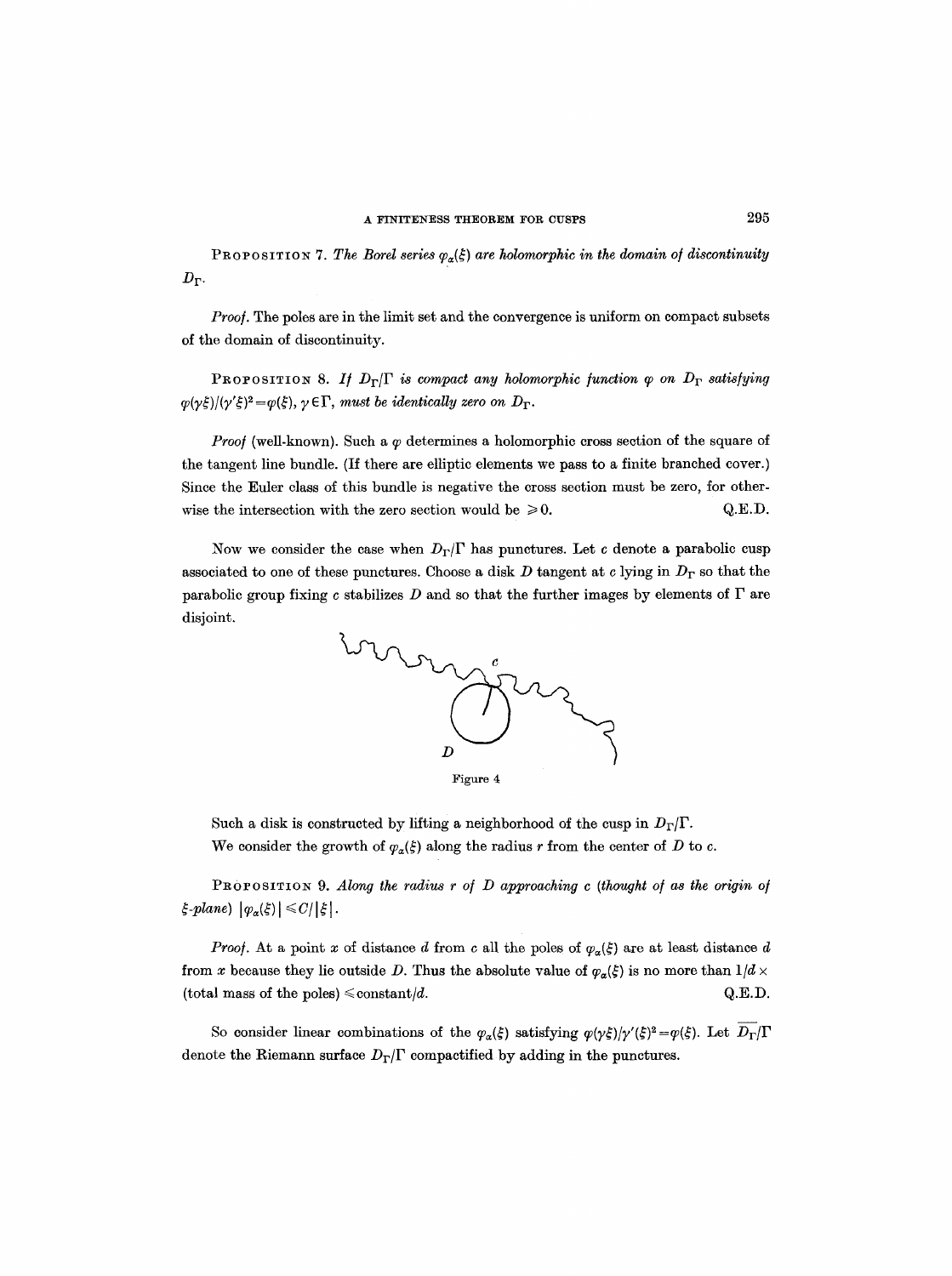# 296 DENNIS SITLLIVAN

PROPOSITION 10. Such a  $\varphi$  determines a holomorphic section of the square of the tangent *bundle over D/F.* 

*Proof.* If t is the variable around a puncture and  $\xi$  is the variable near the corresponding cusp c, we can write  $\xi = 1/\log t^{-1}$ . Then

 $\varphi(\xi) (\partial/\partial \xi)^2 = \varphi(1/\log t^{-1}) (\partial/\partial (1/\log t^{-1}))^2 = \varphi(1/\log t^{-1}) (\log t^{-1})^4 t^2 (\partial/\partial t)^2.$ 

So the absolute value is  $\leqslant |\log t^{-1}|^{5} |t|^{2}$ . A holomorphic function in the punctured disk satisfying such an inequality has a zero at the origin  $t = 0$  and is holomorphic there.  $Q.E.D.$ 

**PROPOSITION 11. Such a**  $\varphi$  **satisfying**  $\varphi(\gamma\xi)/(\gamma'\xi)^2 = \varphi(\xi)$ *must be identically zero on* $D_{\Gamma}$ **.** 

*Proof.*  $\varphi$  determines a holomorphic section of the square of the tangent bundle over  $D_{\Gamma}/\Gamma$ . Thus it must be zero by Proposition 8.  $Q.E.D.$ 

Now we can finish the proof of the theorem for the Kleinian case.

 $THEOREM 1. Let  $\Gamma$  be a Kleinian group with N generators. Then the total number of$ *cusps for*  $\Gamma$  *does not exceed*  $5(N-1)$ .

*Proof.* The Borel series  $\varphi_{\alpha}(\xi)$  generate a linear space of dimension equal to the number of cusps using Proposition 3 and its corollary. This linear space maps into the space of crossed homomorphisms from  $\Gamma$  into  $P_4$ , the space of 4th order polynomials, using Propositions 4 and 5. The kernel consists of linear combinations of the  $\varphi_{\alpha}(\xi), \varphi(\xi)$  satisfying  $\varphi(\gamma\xi)/(\gamma'\xi)^2 = \varphi(\xi).$ 

Such functions vanish a.e. in the limit set by Proposition 6. If there are no punctures in  $D_{\Gamma}/\Gamma$  (namely  $t=0$ ) such a  $\varphi$  is zero on  $D_{\Gamma}$  by Propositions 7 and 8. Otherwise, their restrictions to  $D_{\Gamma}$  vanish by Propositions 9, 10, 11. Thus if there are more than 5N cusps we violate the third part of Proposition 3; applied to the  $\varphi_{\alpha}(\xi)$ .

To improve 5N to  $5(N-1)$  we add the space of 4th degree polynomials to the space of Borel series generated by the cusps. Their coboundaries generate a 5-dimensional space of  $\rm_{Q.E.D.}$ 

*Part II* (The limit set is all of  $S^2$ ). Now we consider finitely generated groups discrete groups whose limit set is all of  $S^2$  (or  $C \cup \infty$ ).

We assume stereographic projection has been chosen so that 0 and  $\infty$  are cusps equivalent by  $\Gamma$ . Let  $a_{\gamma} = (\gamma' z_{\alpha}/\gamma z_{\alpha})^3$  and form the Borel series

$$
\varphi_{\alpha}(\xi) = \sum_{\Gamma_{\alpha}} \frac{a_{\gamma}}{\gamma(z_{\alpha}) - \xi}.
$$

Convergence a.e. is assured by the following.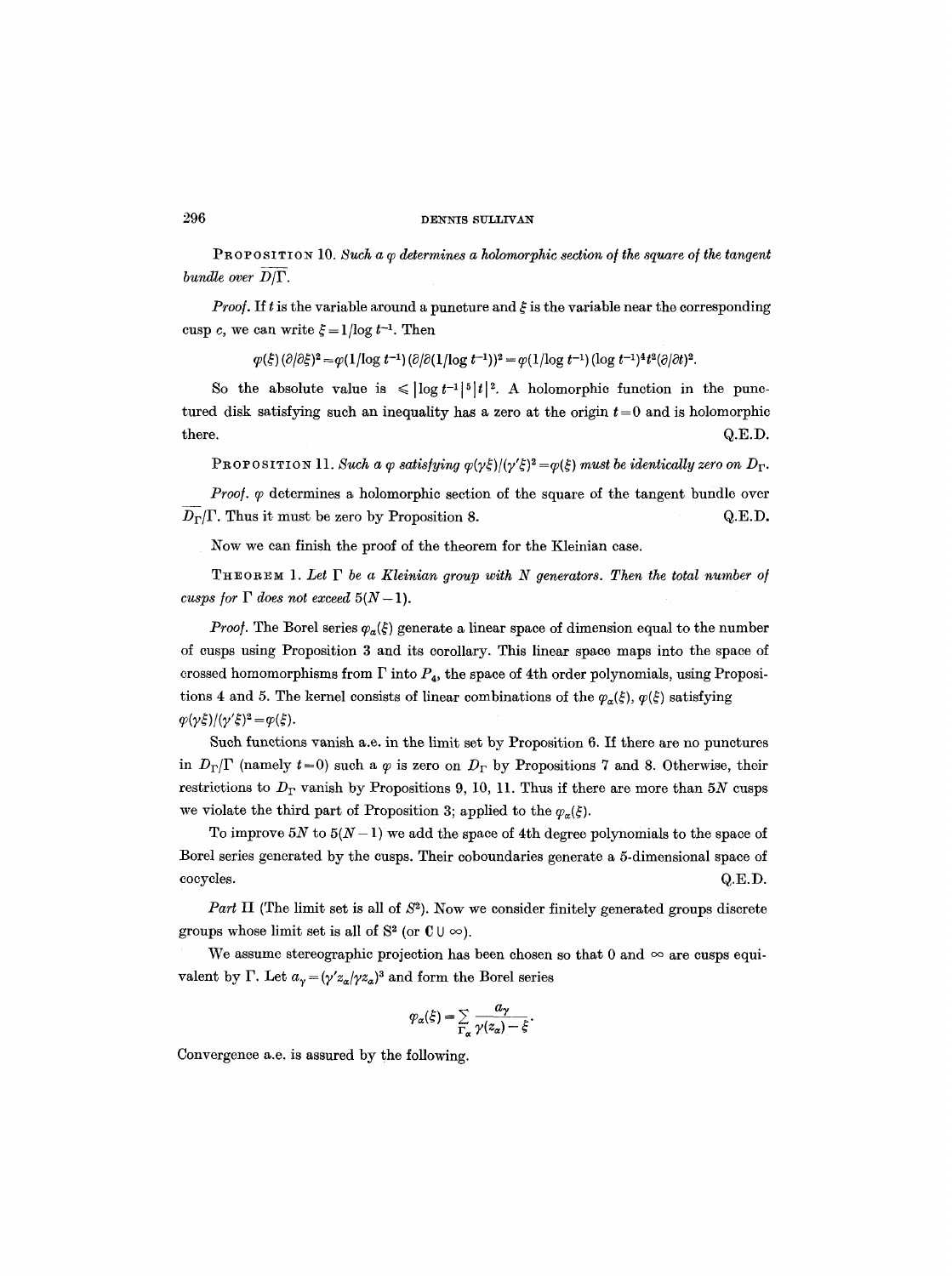**PROPOSITION 12.** The series  $\sum_{\Gamma(z_{\alpha})} a_{\gamma}$  is absolutely convergent.

*Proof.* Break the series into (a) the part near the origin, (b) the part near infinity and (c) the rest.

For part (c) the terms are comparable in size to the cubes of the spherical derivatives,  $\|\gamma'(z_{\alpha})\|^3$ . So Proposition 1 yields absolute convergence.

For the terms between distance  $1/(n+1)$  and  $1/n$  of the origin we have the estimate of Proposition 2 which yields

$$
\sum_{1/(n+1)\leqslant |\gamma z_{\alpha}|<1/n} |a_{\gamma}| \leqslant n^3V(n) \leqslant n^3/n^5.
$$

We have used the fact that spherical and planar derivatives are comparable near the origin. So for part (a) the terms are less than  $\sum_{n} 1/n^2 < \infty$ .

For the terms whose corresponding points on the sphere are at a distance between  $1/(n+1)$  and  $1/n$  from the north pole, we can again apply Proposition 2. The planar derivative has a size equal to  $n^2$  times the size of the spherical derivative. The denominators of these  $a_{\gamma}$  have size  $1/n^3$ . Thus all in all these terms are no more than

$$
(n^2)^3 \frac{1}{n^3} V(n) \leqslant \frac{n^6}{n^8} = \frac{1}{n^2}.
$$

So we have absolute convergence for part (c), the terms near infinity. Q.E.D.

COROLLARY. The Borel series  $\varphi_a(\xi)$  converges a.e. and in  $L^1$  of any compact disk. The *distributional derivative*  $\partial(\varphi_{\alpha}(\xi))|\partial \xi$  *is the measure*  $\sum_{\Gamma_{\alpha}} a_{\gamma} \delta(\gamma z_{\alpha})$ .

*Proof.* This follows from Propositions 3 and 12.  $Q.E.D.$ 

Now consider the function  $\psi_{\alpha}(\xi) = \xi^3 \varphi_{\alpha}(\xi)$ , and form the coboundary as before

$$
\Delta_{\eta}^{\alpha}(\xi) = \psi_{\alpha}(\eta \xi) \frac{1}{(\eta' \xi)^2} - \psi_{\alpha}(\xi).
$$

**PROPOSITION 13.** The function  $\Delta_n^{\alpha}(\xi)$  agrees a.e. with a polynominal of degree at most 4.

*Proof.* At  $\eta^{-1}\gamma z_{\alpha}$  the second term on the right hand side has a pole with residue  $(\eta^{-1}\gamma(z_\alpha))^3 a_{\eta^{-1}\gamma} = ((\eta^{-1}\gamma)'(z_\alpha))^3$ . The first term on the right hand side has a pole at  $\eta^{-1}\gamma z_\alpha$ with residue

$$
[1/\eta'(\eta^{-1}\gamma z_{\alpha})]^2[a_{\gamma}/\eta'(\eta^{-1}\gamma z_{\alpha})](\gamma z_{\alpha})^3 = [1/\eta'(\eta^{-1}\gamma z_{\alpha})]^3[\gamma'(z_{\alpha})]^3
$$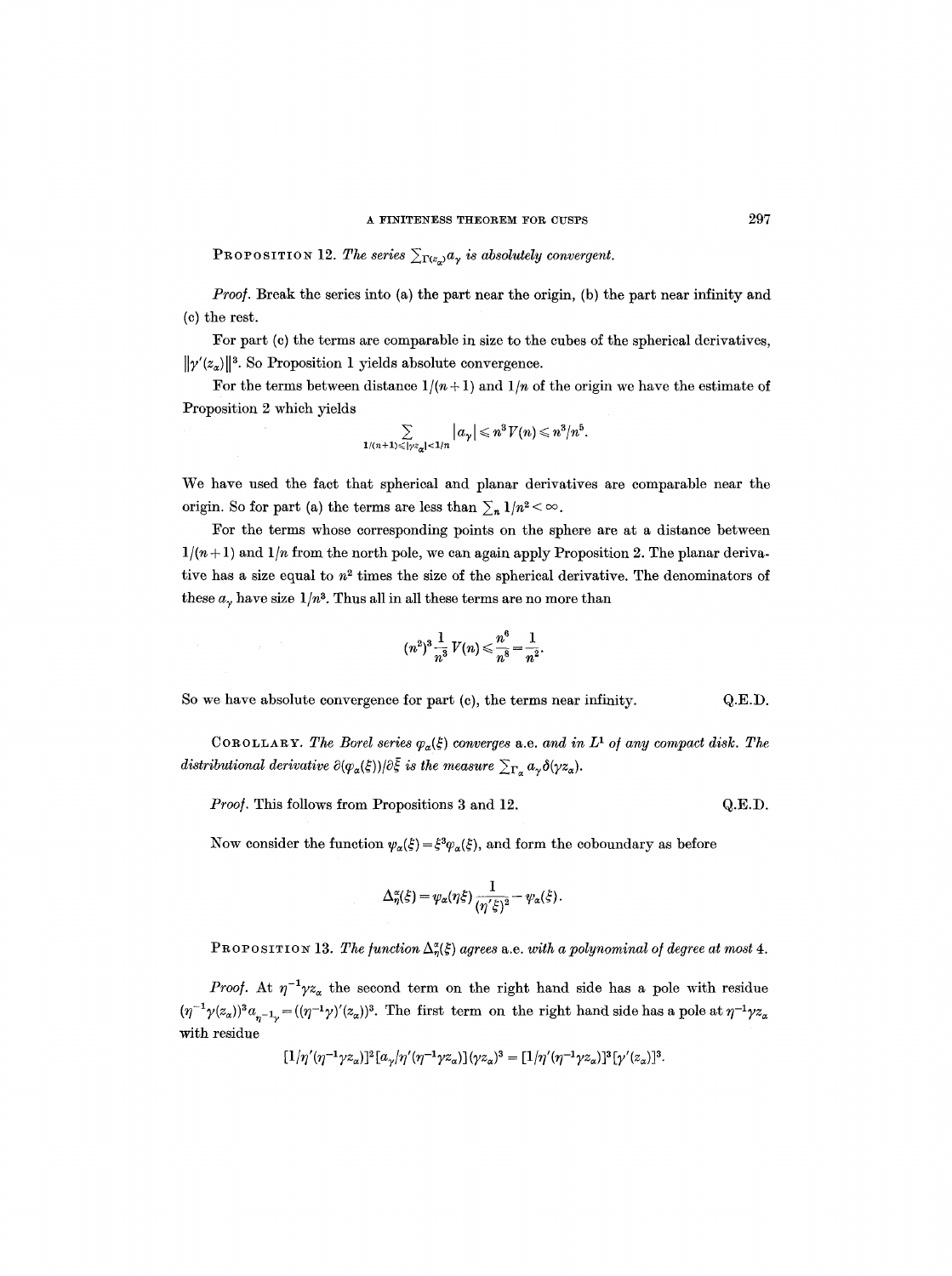#### 298 DENNIS SULLIVAN

These cancel just as before in Proposition 4. We see  $\Delta_n^{\alpha}(\xi)$  is a sum of polynomials of degree 4. Namely,

$$
\sum_{\gamma \in \Gamma_{\alpha}} \left( (\eta \xi)^{3} \left( \frac{a_{\gamma}}{\gamma_{\alpha} - \eta \xi} \right) \frac{1}{(\eta^{1} \xi)^{2}} - (\xi^{3}) \frac{a_{\eta} - 1_{\gamma}}{\eta^{-1} \gamma(z_{\alpha}) - \xi} \right).
$$

Since we have a sequence of 4th degree polynomials converging in  $L<sup>1</sup>$  (any disk) and pointwise a.e. to  $\Delta_n^{\alpha}(\xi)$  an application of the Cauchy integral theorem shows  $\Delta_n^{\alpha}(\xi)$  must be a 4th degree polynomial. Q.E.D.

**THEOREM 2.** Let  $\Gamma$  be a discrete group of isometries of  $\mathbf{H}^3$  which is generated by N elements and whose limit set is all of  $S^2$ . Then the number of cusps is  $\leq 5N-4$ .

*Proof.* If there are more than 5N cusps (not counting the orbit containing 0 and  $\infty$ ), some nontrivial linear combination  $\psi$  of the  $\psi^{\alpha}$  will satisfy  $\psi(\eta\xi)/(\eta'\xi)^2 - \psi(\xi) = 0$ . Such  $\psi$ must be zero a.e. by Proposition 6. By the corollary to Proposition 12 the distributional derivative  $\partial \psi/\partial \bar{\xi} = \partial (\xi^3 \varphi)/\partial \bar{\xi} = \xi^3 \partial \varphi/\partial \bar{z}$  would be a locally finite measure which is nontrivial because the atoms are disjoint (if there are enough cusps).

This is impossible if  $\psi = 0$  (a.e.). We conclude there are no more than 5N cusps besides the one whose orbit contains 0 and  $\infty$ .

As in Theorem 1 we subtract 5 from this upper bound by adding the space of 4th degree polynomials to the space generated by the  $\psi_{\alpha}(\xi)$ . Q.E.D.

*Addendum.* (1) The argument above shows more generally that the number of cusps of  $\Gamma$  is finite if

(i) the domain of discontinuity satisfies  $D_{\Gamma}/\Gamma$  is a countable union of finite type Riemann surface,

- (ii) there is no wandering set of positive measure in the limit set,
- (iii) the cohomology group  $H^1(\Gamma)$ , 4th degree polynomials) is finite dimensional.

(2) A homological argument shows a 3-manifold with a finitely generated fundamental group and a contractible covering space has only finitely many topological ends. (By Scott there is a compact submanifold with the same homotopy type. In particular  $H_2(M, \mathbf{Z})$  is finitely generated. But if the number of ends is  $k+1$  the rank of  $H_2$  is at least k.)

#### **Bibfiography**

- [1] AHLFORS, L., Finitely generated Kleinian groups. *Amer. J. Math.,* 86 (1964), 413-429.
- [2] -- Some remarks on Kleinian groups (remark 6, p. 11, 12), in the unpublished proceedings of the Tulane Conference on *Quasi-Conformal mappings, moduli and discontinuous groups* (May 1965).